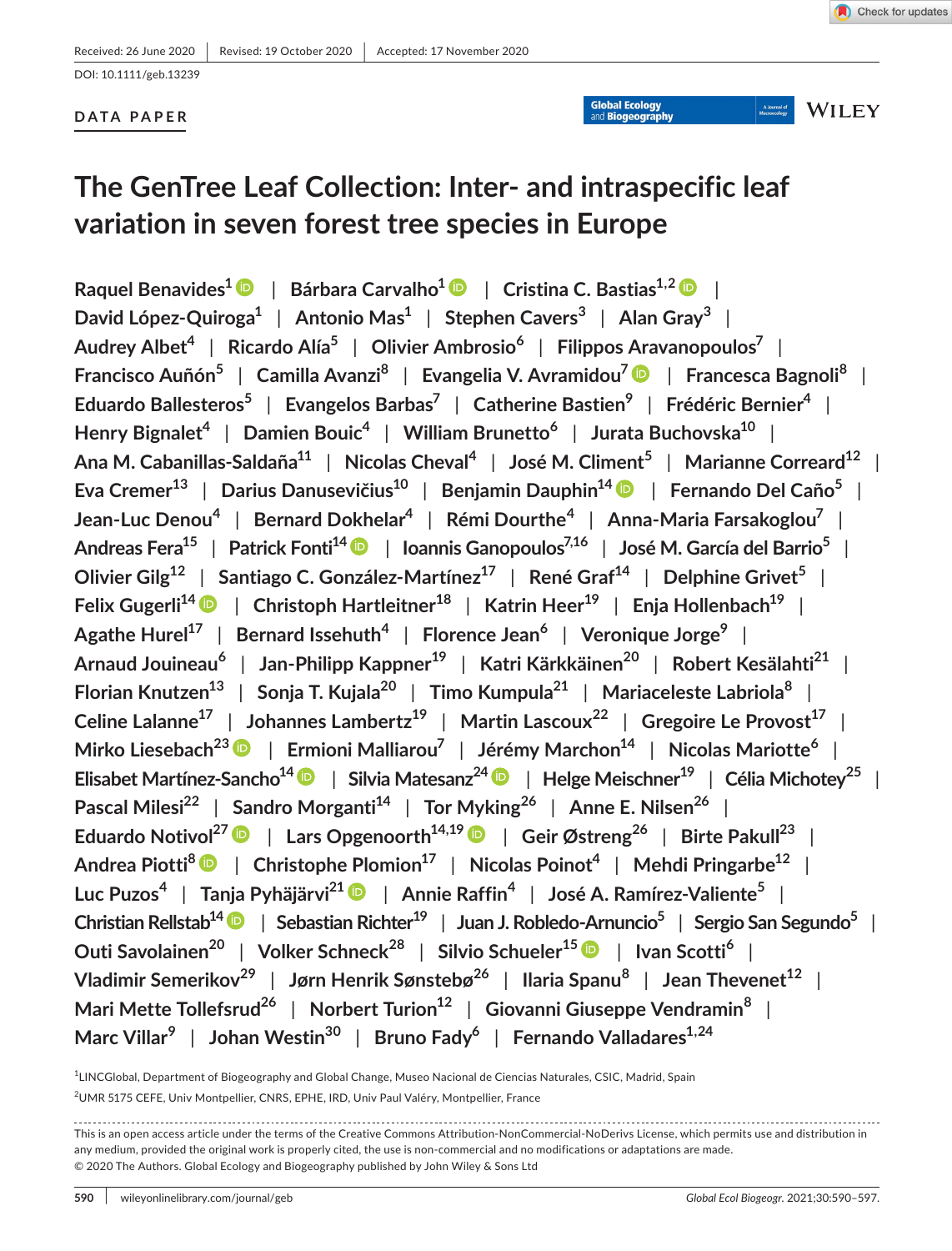| BENAVIDES ET AL.                                                                                                                                                                 | <b>Global Ecology</b>   | WILEY<br>A Journal of<br>Macroecology | 591 |
|----------------------------------------------------------------------------------------------------------------------------------------------------------------------------------|-------------------------|---------------------------------------|-----|
|                                                                                                                                                                                  | and <b>Biogeography</b> |                                       |     |
| <sup>3</sup> UK Centre for Ecology and Hydrology, Penicuik, United Kingdom                                                                                                       |                         |                                       |     |
| <sup>4</sup> INRAE, UEFP, Cestas, France                                                                                                                                         |                         |                                       |     |
| ${}^{5}$ Department of Forest Ecology and Genetics, Forest Research Centre, Instituto Nacional de Investigación y Tecnología Agraria y Alimentaria, INIA-CIFOR,<br>Madrid, Spain |                         |                                       |     |
| <sup>6</sup> INRAE, URFM, Avignon, France                                                                                                                                        |                         |                                       |     |
| <sup>7</sup> Laboratory of Forest Genetics and Tree Breeding, School of Forestry and Natural Environment, Aristotle University of Thessaloniki, Thessaloniki, Greece             |                         |                                       |     |
| <sup>8</sup> Institute of Biosciences and BioResources, National Research Council (CNR), Sesto Fiorentino, Italy                                                                 |                         |                                       |     |
| <sup>9</sup> INRAE, ONF, BioForA, Orléans, France                                                                                                                                |                         |                                       |     |
| <sup>10</sup> Vytautas Magnus University, Akademija, Lithuania                                                                                                                   |                         |                                       |     |
| <sup>11</sup> Departamento de Agricultura, Ganadería y Medio Ambiente, Gobierno de Aragón, Spain                                                                                 |                         |                                       |     |
| <sup>12</sup> INRAE, UEFM, Avignon, France                                                                                                                                       |                         |                                       |     |
| <sup>13</sup> Bavarian Office for Forest Seeding and Planting - ASP, Teisendorf, Germany                                                                                         |                         |                                       |     |
| <sup>14</sup> Swiss Federal Research Institute WSL, Birmensdorf, Switzerland                                                                                                     |                         |                                       |     |
| <sup>15</sup> Department of Forest Growth and Silviculture, Austrian Research Centre for Forests BFW, Vienna, Austria                                                            |                         |                                       |     |
| <sup>16</sup> Institute of Plant Breeding and Genetic Resources, Hellenic Agricultural Organization DEMETER (ex NAGREF), Thermi, Greece                                          |                         |                                       |     |
| <sup>17</sup> INRAE, Univ. Bordeaux, BIOGECO, Cestas, France                                                                                                                     |                         |                                       |     |
| <sup>18</sup> LIECO, Kalwang, Austria                                                                                                                                            |                         |                                       |     |
| <sup>19</sup> Department of Biology, Philipps-Universität Marburg, Marburg, Germany                                                                                              |                         |                                       |     |
| <sup>20</sup> Natural Resources Institute Finland, University of Oulu, Oulu, Finland                                                                                             |                         |                                       |     |
| <sup>21</sup> University of Oulu, Oulu, Finland                                                                                                                                  |                         |                                       |     |
| <sup>22</sup> Department of Ecology and Genetics, Evolutionary Biology Center, Science for Life Laboratory, Uppsala University, Uppsala, Sweden                                  |                         |                                       |     |
| <sup>23</sup> Thünen Institute of Forest Genetics, Grosshansdorf, Germany                                                                                                        |                         |                                       |     |
| <sup>24</sup> Área de Biodiversidad y Conservación, Universidad Rey Juan Carlos, Móstoles, Spain                                                                                 |                         |                                       |     |
| <sup>25</sup> INRAE, URGI, Route de Saint-Cyr, Versailles, France                                                                                                                |                         |                                       |     |
| $^{26}$ Division of Forestry and Forest Resources, Norwegian Institute of Bioeconomy Research (NIBIO), Norway                                                                    |                         |                                       |     |
| <sup>27</sup> Centro de Investigación y Tecnología Agroalimentaria de Aragón - Unidad de Recursos Forestales (CITA), Zaragoza, Spain                                             |                         |                                       |     |
| <sup>28</sup> Thünen Institute of Forest Genetics, Waldsieversdorf, Germany                                                                                                      |                         |                                       |     |
| <sup>29</sup> Institute of Plant and Animal Ecology, Ural Branch of RAS, Ekaterinburg, Russia                                                                                    |                         |                                       |     |
|                                                                                                                                                                                  |                         |                                       |     |

<sup>30</sup>Skogforsk, Sweden

#### **Correspondence**

Raquel Benavides, LINCGlobal, Department of Biogeography and Global Change, Museo Nacional de Ciencias Naturales, CSIC, C/ Serrano 115 dpdo, 28006, Madrid, Spain. Email: [rbenavidescalvo@gmail.com](mailto:rbenavidescalvo@gmail.com)

#### **Funding information**

Horizon 2020, Grant/Award Number: 676876, 4540-143AP, 6 and 0032; Coordenação de Aperfeiçoamento de Pessoal de Nível Superior - CAPES (Brazil)

**Editor:** Zhiheng Wang

# **Abstract**

**Motivation:** Trait variation within species can reveal plastic and/or genetic responses to environmental gradients, and may indicate where local adaptation has occurred. Here, we present a dataset of rangewide variation in leaf traits from seven of the most ecologically and economically important tree species in Europe. Sample collection and trait assessment are embedded in the GenTree project (EU-Horizon 2020), which aims at characterizing the genetic and phenotypic variability of forest tree species to optimize the management and sustainable use of forest genetic resources. Our dataset captures substantial intra- and interspecific leaf phenotypic variability, and provides valuable information for studying the relationship between ecosystem functioning and trait variability of individuals, and the response and resilience of species to environmental changes.

**Main types of variable contained:** We chose morphological and chemical characters linked to trade-offs between acquisition and conservation of resources and water use, namely specific leaf area, leaf size, carbon and nitrogen content and their ratio, and the isotopic signature of stable isotope  $^{13}$ C and  $^{15}$ N in leaves.

**Spatial location and grain:** We surveyed between 18 and 22 populations per species, 141 in total, across Europe.

**Time period:** Leaf sampling took place between 2016 and 2017.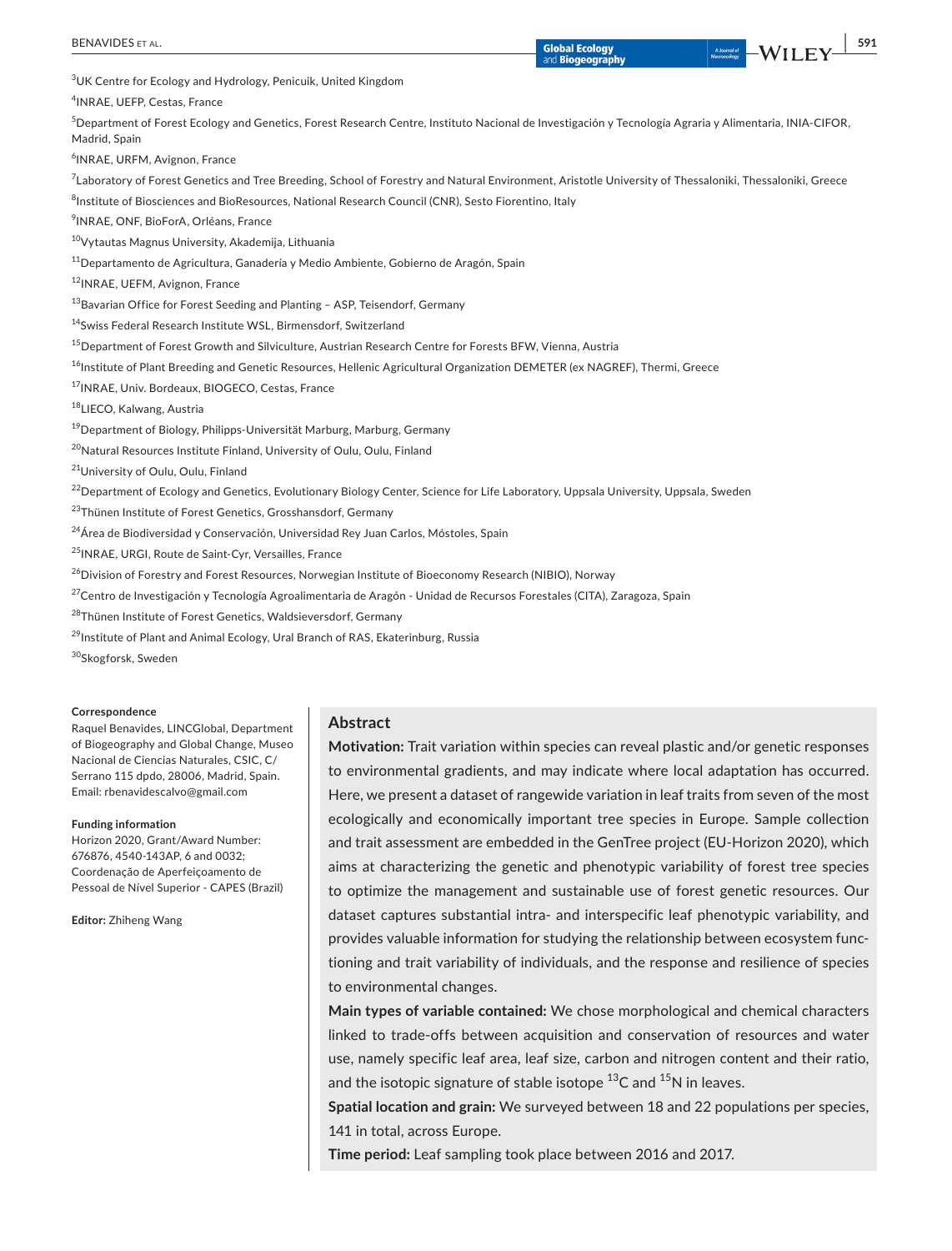**Major taxa and level of measurement:** We sampled at least 25 individuals in each population, 3,569 trees in total, and measured traits in 35,755 leaves from seven European tree species, i.e. the conifers *Picea abies*, *Pinus pinaster* and *Pinus sylvestris*, and the broadleaves *Betula pendula*, *Fagus sylvatica*, *Populus nigra* and *Quercus petraea*. **Software format:** The data files are in ASCII text, tab delimited, not compressed.

#### **KEYWORDS**

European forests, intraspecific variability, leaf economics spectrum, leaf functional traits, phenotypic variation, tree species

# **1** | **INTRODUCTION**

Leaves are the primary site for photosynthesis in terrestrial ecosystems, generating resources and underpinning ecosystem functions. Nitrogen uptake and carbon assimilation by plants are the basis of trophic interactions and, together with leaf decomposability, drive the terrestrial biogeochemical cycling. These essential roles imply the simultaneous performance of multiple functions, for example light interception, water and nutrient transport, gas exchange and heat dissipation, in addition to deploying defence mechanisms against herbivores and pathogens and physical damage. Trade-offs among these functions exist such that under different environmental pressures, shape, anatomy and chemical composition of leaves exhibit great diversity arising from phylogenetic and adaptive processes over evolutionary time (Ackerly & Reich, 1999; Nicotra et al., 2011). Wright et al. (2004) examined 2,548 plant species and found a comprehensive global pattern, suggesting that the tradeoffs span a leaf economics spectrum (LES). This spectrum shows a strong relationship among leaf traits related to the growth potential versus construction costs, going from plants with low photosynthetic rates and slow return on investment of leaf dry matter and nutrients (long life span), to plants with high rates and a rapid return (short life span). The LES concept led to the adoption of leaf trait syndromes being widely used to define species strategies, as they describe how species manage resources (Garnier et al., 2016) from a whole-plant perspective (Poorter et al., 2014).

Traits are measured at the individual plant level and can thus reflect the individual resource use and plant–plant interactions beyond the species averages (McGill et al., 2006). It has been shown that 25% of the estimated trait variation in plant communities occurs at the intraspecific level (Siefert et al., 2015), highlighting the importance of this component of variation for ecosystem functioning (Crutsinger et al., 2006; Pérez-Ramos et al., 2019; Siefert et al., 2012) and warning us against neglecting it. In fact, datasets such as LEDA (Kleyer et al., 2008), TRY (Kattge et al., 2011) and BROT (Tavsanoglu & Pausas, 2018), amongst others, that compile functional traits from different species, biomes and traits incorporate data at the individual level. This variation arises from phenotypic plasticity, genetic diversity and their interaction, driven by adaptation to different local environments (Leimu & Fischer, 2008) and to environmental

gradients at different scales (Messier et al., 2010). Nevertheless, a large effort is required to quantify and collate trait variation within species, and accordingly it is frequently under-represented with data from a limited number of individuals per species.

Here, we present a dataset of inter- and intraspecific variation in leaf traits from seven ecologically and economically important tree species, evaluated from materials collected in populations across Europe. These data were collected as part of the European research project GenTree ([http://www.gentree-h2020.eu\)](http://www.gentree-h2020.eu), which aims to characterize phenotypes (see also Martínez-Sancho et al., 2020) and genetic variation in a set of European tree species. The final dataset will be of interest to study the relationships between ecosystem functioning and trait variability, to evaluate the relative extents to which genetic variation and plasticity contribute to intraspecific phenotypic variation, to assess the association between genetic and phenotypic variation, and ultimately to estimate the adaptive potential and resilience of species to environmental changes.

# **2** | **METHODS**

## **2.1** | **Data source**

We study leaf traits in seven European tree species in populations across their distributions. The species list comprised the conifers Norway spruce (*Picea abie*s (L.) Karst), maritime pine (*Pinus pinaster* Aiton) and Scots pine (*Pinus sylvestris* L.), and the broadleaves silver birch (*Betula pendula* Roth), European beech (*Fagus sylvatica* L.), European black poplar (*Populus nigra* L.) and sessile oak (*Quercus petraea* (Matt.) Liebl.).

Between 18 and 22 populations per species (141 populations in total) were selected in pairs across Europe (Table 1, Supporting Information Table S1; Figure 1) to represent the range of environmental variation experienced by the species but excluding stands disturbed by intense or very recent natural or anthropogenic actions. Locally, population pairs were sampled along an environmental gradient (such as elevation, water availability or day length), but they were close enough to be connected by gene flow. A paired design offers increased statistical power to detect signatures of selection, whilst minimizing the confounding effect of population genetic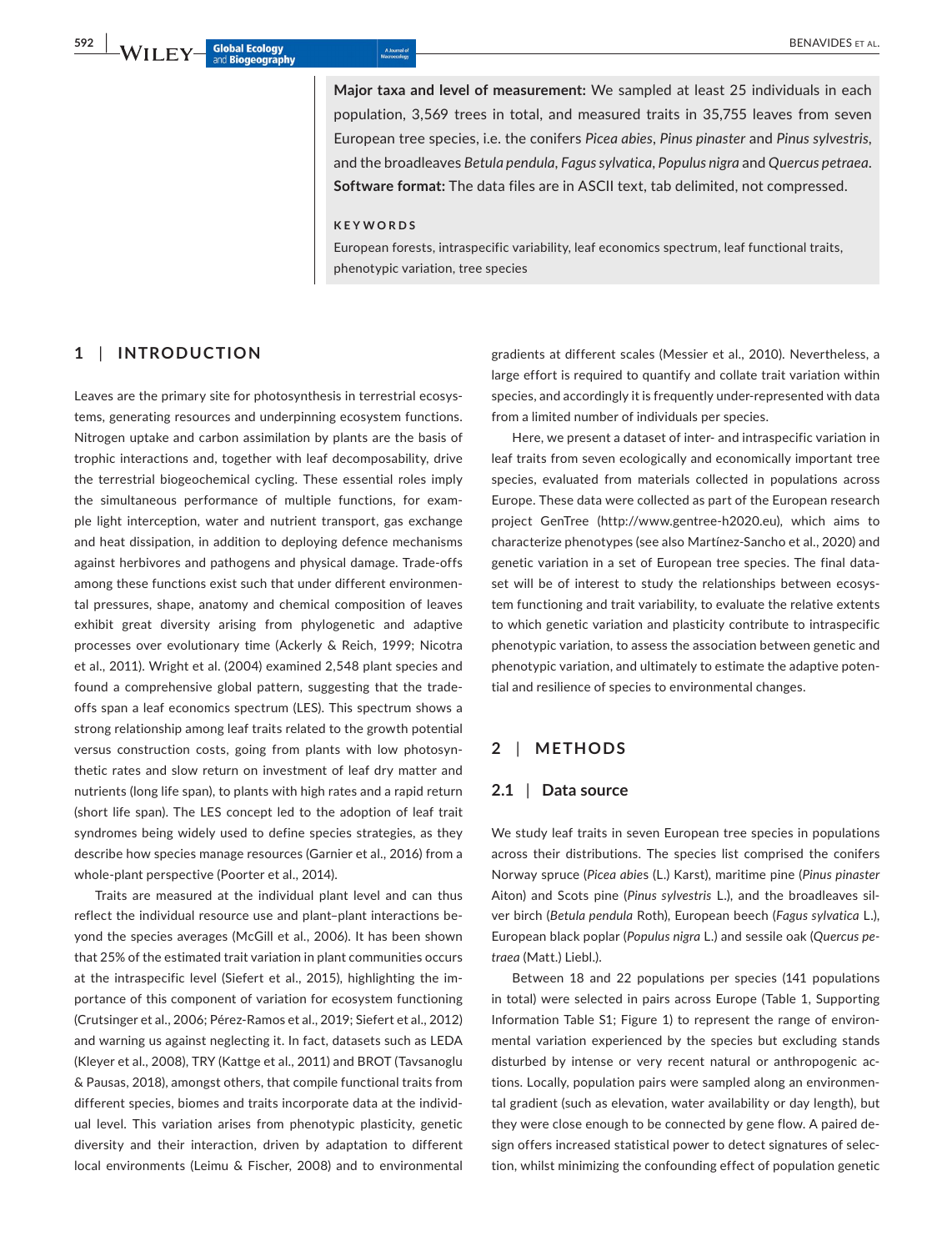| <b>BENAVIDES</b><br>AI |                                   |                         |      | 593 |
|------------------------|-----------------------------------|-------------------------|------|-----|
|                        | mal Ecology.<br>.<br>Biogeography | a journal (<br>lacroecq | W 74 |     |

**TABLE 1** Geographical and altitudinal ranges across sampled species, and sample sizes for leaf trait estimation. For each species, the table gives the number of study populations (Npop), surveyed trees (Ntrees), subsampled trees for chemical leaf trait assessment (Ntree<sub>ch</sub>) and leaves measured to assess morphological leaf traits (Nleaf $_{\rm{morp}}$ )

| <b>Species</b>   | Latitudinal<br>range $(° N)$ | Longitudinal range<br>(°E) | <b>Elevational range</b><br>(m a.s.l.) | <b>Npop</b> | <b>Ntrees</b> | Ntree <sub>ch</sub> | $Nleaf_{\text{morp}}$ |
|------------------|------------------------------|----------------------------|----------------------------------------|-------------|---------------|---------------------|-----------------------|
| Betula pendula   | 41.9689-<br>66.3663          | $-3.6645 - 29.2824$        | 14.6-1,552.1                           | 20          | 505           | 280                 | 5,053                 |
| Fagus sylvatica  | $40.5484 -$<br>59.3843       | $-1.0280 - 23.7195$        | 75.4-1,626.2                           | 22          | 558           | 308                 | 5,574                 |
| Populus nigra    | $40.1605 -$<br>51.1556       | $-4.4065 - 22.8203$        | $5.2 - 764.9$                          | 18          | 471           | 279                 | 4.709                 |
| Quercus petraea  | $38.1406 -$<br>58.4150       | $-3.0298 - 23.7577$        | $10.0 - 1,619.9$                       | 20          | 500           | 280                 | 4,999                 |
| Picea abies      | 41.4808-<br>66.4354          | 6.4809-58.8777             | 81.8-2.029.1                           | 20          | 499           | 272                 | 5,060                 |
| Pinus pinaster   | $36.8246 -$<br>44.9702       | $-5.1238 - 11.3479$        | 10.7-1.084.3                           | 20          | 500           | 280                 | 5,000                 |
| Pinus sylvestris | 40.1907-<br>66.4371          | $-5.3659 - 29.3002$        | 18.7-1,857.4                           | 21          | 536           | 298                 | 5,360                 |



# **GENTREE** sites

**FIGURE 1** Distribution maps and site locations of the seven study tree species. Distribution information was downloaded from European Forest Genetic Resources Programme ([http://www.euforgen.org\)](http://www.euforgen.org/)

structure (Lotterhos & Whitlock, 2015). In the north, where it is mostly flat and the gradient was often day length, distance within a pair was sometimes large. Nevertheless, site selection was done considering genetic estimates of gene flow and differentiation of the species there, which showed that distances under *c*. 100 km do not prevent gene flow and are not sufficient to yield significant differentiation among populations (Robledo-Arnuncio et al., 2004; Rusanen et al., 2003; Tollesfrud et al., 2009). Further details about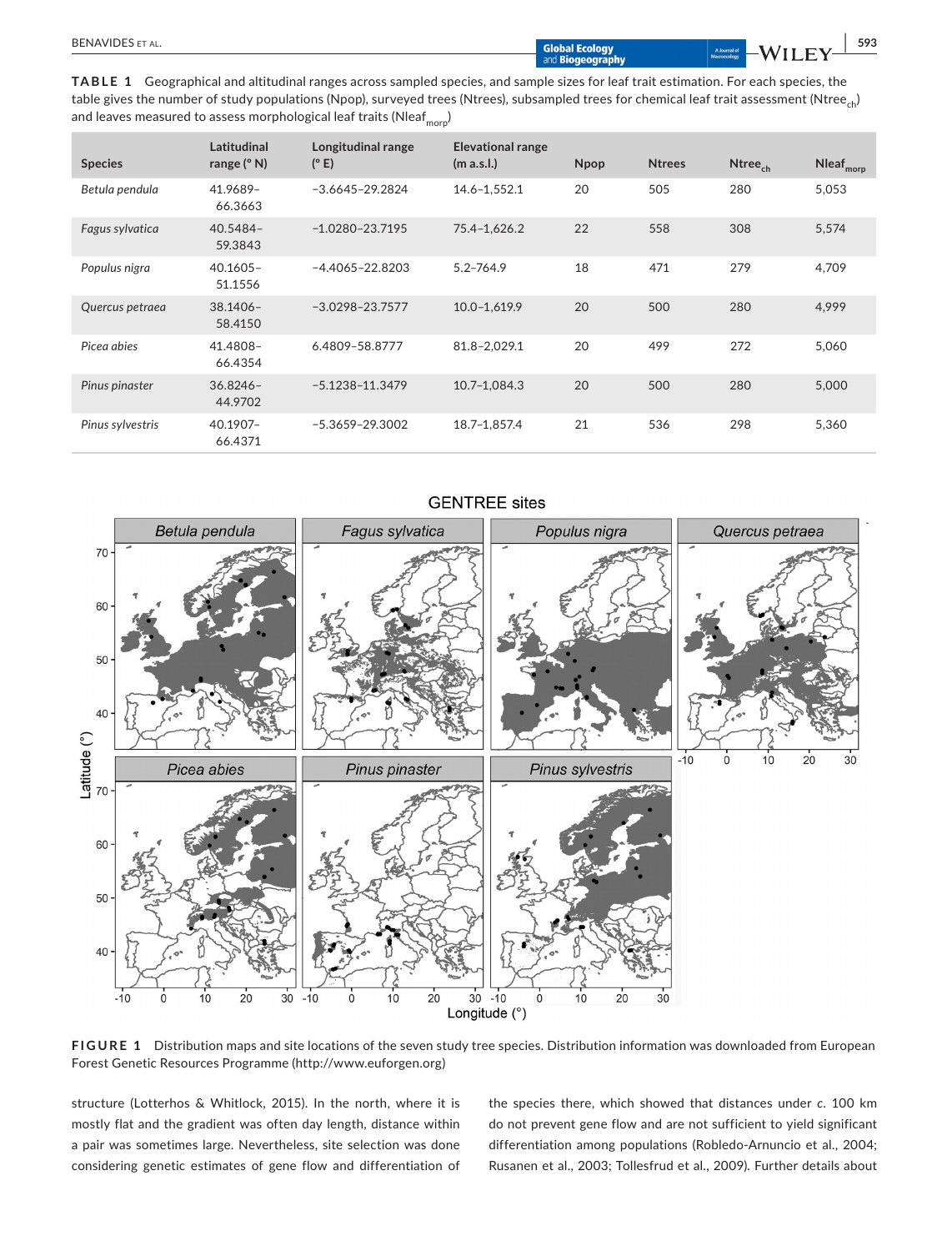**594 |**  BENAVIDES et al.

the selection of populations can be found at [https://ec.europa.eu/](https://ec.europa.eu/research/participants/documents/downloadPublic?documentIds=080166e5b2f16f3e&appId=PPGMS) [research/participants/documents/downloadPublic?documentId](https://ec.europa.eu/research/participants/documents/downloadPublic?documentIds=080166e5b2f16f3e&appId=PPGMS) s=[080166e5b2f16f3e&appId](https://ec.europa.eu/research/participants/documents/downloadPublic?documentIds=080166e5b2f16f3e&appId=PPGMS)=PPGMS

# **2.2** | **Variables**

The specific leaf area (SLA, the area of an individual fresh leaf divided by its dry mass;  $mm^2/mg$ ) is one of the most frequently used traits in functional ecology. This is partly due to its ease of measurement, but also because it can be used to estimate the position of a species along the acquisition–conservation continuum on the leaf economics spectrum (Garnier et al., 2016). Very sensitive to variation in resource availability, high SLA is common in nutrient rich or shady environments (i.e. acquisitive value) and low SLA in nutrient poor and exposed environments (i.e. conservative value) (Pérez-Harguindeguy et al., 2013). The area of a leaf (LA;  $mm<sup>2</sup>$ ) is linked to the energy balance and water-use during photosynthesis. Small leaves can easily maintain favourable temperature and photosynthetic water-use efficiency under stressful conditions such as low water availability and high solar radiation compared to large leaves (Parkhurst & Loucks, 1972). LA varies at the interspecific and intraspecific levels, and it is influenced by different factors at different scales including phylogeny, climate, geology, altitude, latitude and allometry (Ackerly et al., 2002).

Leaf nitrogen and carbon contents (LNC, LCC; %) are indicative of variation in resource acquisition (nitrogen and carbon assimilation). Leaf N constitutes the proteins involved in the photosynthesis, especially RuBisCO, which fixes  $CO<sub>2</sub>$  inside the leaf (Lambers et al., 2008). Thus, photosynthetic capacity  $(A<sub>max</sub>, the photosynthetic rate per$ unit leaf mass) correlates linearly with LNC (Field & Mooney, 1986). Nutrient rich environments favour the allocation of an important fraction of leaf N to the photosynthetic machinery, instead of to defensive compounds or supporting tissue, which is more typical in poor environments (Berendsen et al., 2007). LCC is the structural basis and constitutes a rather stable 50% of plant dry mass, and its usefulness lies in its relationship with other nutrients (leaf stoichiometry) that can be indicative of life history strategies, such as responses to stress (Zhang et al., 2017). For instance, an increase in the C : N ratio in plant tissues can reflect a shift from photosynthetic to structural tissue allocation under harsher conditions (Ågren, 2008).

The estimation of stable isotope abundance in leaves can provide information about the physical, chemical and metabolic processes (Griffiths, 1991; and references therein). Plant photosynthesis discriminates against the stable  $^{13}$ C isotope (Faquhar et al., 1989) until stomata close and intercellular  $CO<sub>2</sub>$  concentration drops. Consequently, the isotopic signature  $\delta^{13}$ C (‰; Equation 1) is linked to plant's water use efficiency (WUE), with higher levels of  $\delta^{13}C$ achieved under prompt stomatal closure. In this way, higher  $\delta^{13}C$  is observed in drier sites and during drier years (Marshall et al., 2007).

$$
\delta \text{isotope} = \left(\frac{R_{\text{sample}} - R_{\text{standard}}}{R_{\text{standard}}}\right) \times 1,000,\tag{1}
$$

where *R* is the ratio between the amount of the heavy isotope of an element to the amount of the light isotope in a sample, in reference to a ratio of a given standard material.

The isotopic signature of stable isotope  $^{15}N$  in leaves ( $\delta^{15}N$ ; ‰; Equation (1)) varies among species, ecosystems and climatic gradients, and thus it can reveal spatial and temporal patterns of N cycling (Craine et al., 2009, and references therein). For example, at large scales and under cool and wet conditions, there is a trend towards increasing losses of the heavier  $15N$  in soils resulting in  $15N$ -depleted forms of  $NO_3$ ,  $N_2O$  and other N-containing compounds, and hence lower  $\delta^{15}N$  in plants (Amundson et al., 2003). Contrastingly, rain events after dry periods cause a larger proportional loss of <sup>14</sup>N and increased  $\delta^{15}$ N in N compounds in ecosystems (Ogaya & Peñuelas, 2008). Hence,  $\delta^{15}$ N can reflect time-integrated measures of N storage and terrestrial N cycling (Amundson et al., 2003).

## **2.3** | **Data collection and trait estimation**

We selected at least 25 healthy adult individuals within each population, totalling 3,569 trees. Ten young but fully expanded leaves were taken from a fully exposed branch – from the top of the crown – without visible herbivory or other damage. They were scanned within 48 hr and LA of each leaf was assessed using WinFOLIA (Regent Instruments Inc., Canada). All samples were then oven-dried at 60 °C for 72 hr and each leaf weighed for dry mass with an electronic balance to the nearest 0.1 mg (Kern ALS 120-4N, Balingen, Germany) to assess SLA. Leaf collection, storage, processing and morphological trait measurement followed Pérez-Harguindeguy et al. (2013). This resulted in 35,755 leaves being used for leaf morphological trait assessment (Supporting Information Table S2, Figures S1, S2).

For a subset of 14 trees out of 25 alternatively selected in each population, together with the whole set from two populations (see below for details), a sample composed of several leaves was ovendried and ground. Then, 3–3.5 mg of the ground material was weighed and sealed in tin foil capsules. These samples from 1,997 trees were shipped to the UC Davis Stable Isotope Facility, where the chemical analyses were carried out with an elemental analyser interfaced to a continuous flow isotope ratio mass spectrometer (IRMS; see the website for details [https://stableisotopefacility.ucdav](https://stableisotopefacility.ucdavis.edu/) [is.edu/](https://stableisotopefacility.ucdavis.edu/)). The final δ isotope values are expressed relative to international standards Vienna Pee Dee Belemnite (VPDB) and Air for carbon and nitrogen, respectively (Supporting Information Table S2, Figures S3, S4, S5, S6, S7).

# **2.4** | **Technical validation**

The assessment of morphological leaf traits is relatively simple but sample processing needs to be transparent and repeatable to avoid mistakes. Hence, we generated a sampling protocol followed by all project partners to ensure that samples of each surveyed tree could be tracked [\(https://ec.europa.eu/research/participants/docum](https://ec.europa.eu/research/participants/documents/downloadPublic?documentIds=080166e5b2f16f3e&appId=PPGMS)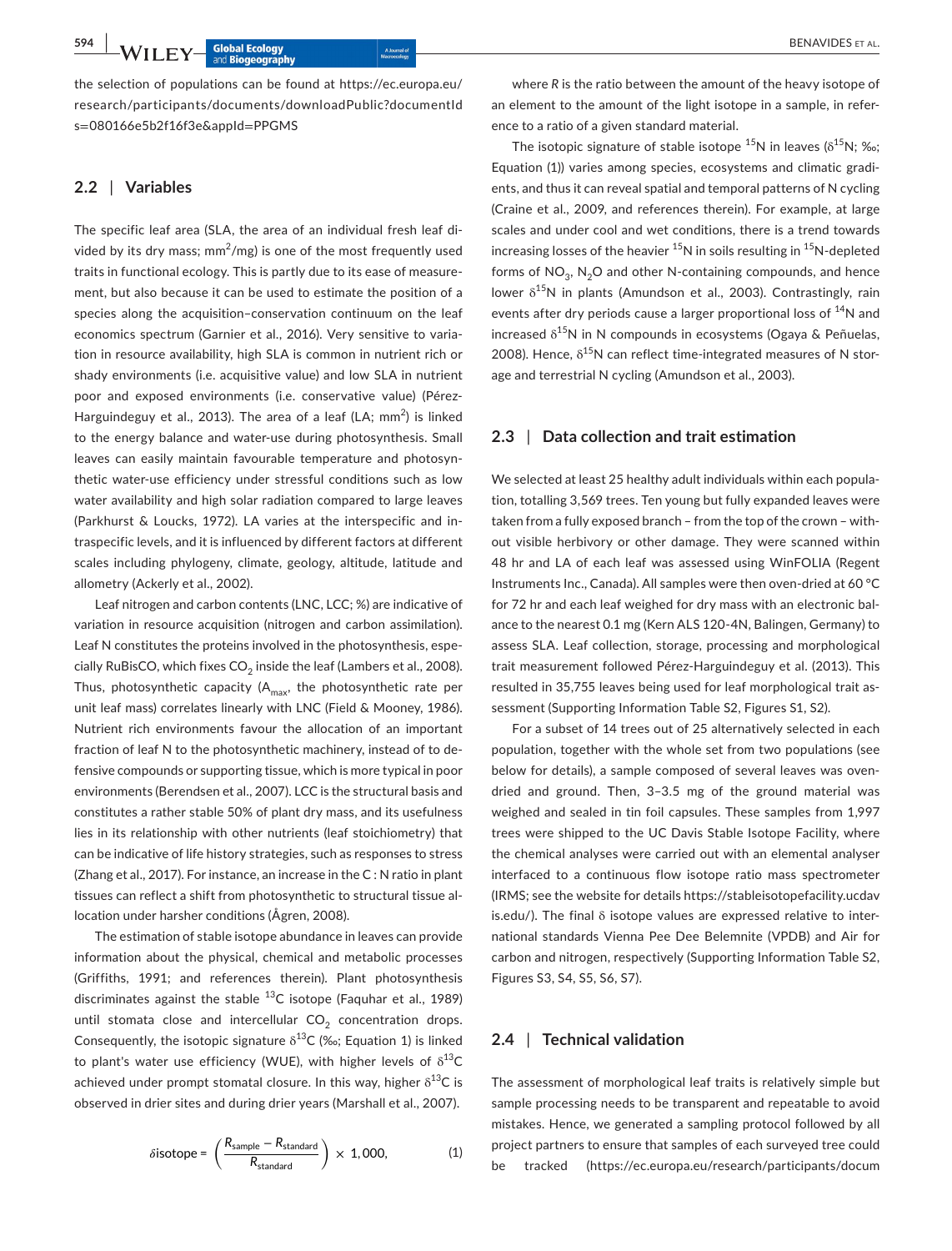[ents/downloadPublic?documentIds](https://ec.europa.eu/research/participants/documents/downloadPublic?documentIds=080166e5b2f16f3e&appId=PPGMS)=080166e5b2f16f3e&appId  $=$ [PPGMS](https://ec.europa.eu/research/participants/documents/downloadPublic?documentIds=080166e5b2f16f3e&appId=PPGMS)).

Morphological trait assessment and sample preparation for chemical analyses were conducted entirely at the Museo Nacional de Ciencias Naturales (Consejo Superior de Investigaciones Científicas, Madrid). After recording weights and leaf area values, we examined the outliers within each population and checked their credibility by examining the samples and images. We kept these values as long as they were not identified as typos or mixed-up samples. This process was repeated after the estimation of SLA.

The validation technique used for the chemical analysis can be found on the UC Davis Stable Isotope Facility website [\(https://stabl](https://stableisotopefacility.ucdavis.edu/) [eisotopefacility.ucdavis.edu/\)](https://stableisotopefacility.ucdavis.edu/).

# **3** | **DATA STRUCTURE**

#### **3.1** | **Data tables**

The dataset comprises three files. The first file (morpho\_leaf\_traits. csv) provides the morphological traits (i.e. SLA and LA) at leaf level, meaning a dataset with 35,755 observations. The second file (chemical leaf traits.csv) contains the chemical composition (LNC, LCC, and isotope signatures) in a subset of 14 trees of each population and the whole batch from two populations of *Populus nigra* (FR\_PO\_04 and FR\_PO\_06), totalling 1,997 observations. In both files, each population has its own code, composed of two letters indicating the country, another two letters indicating the species and a two-digit number (from 01 to 22) to indicate the population. For example, ES\_FS\_01 is the code of a population located in Spain (ES) of *Fagus sylvatica* (FS), numbered 01. Moreover, each sampled tree has a unique identifier, which includes the population code with an additional two-digit number indicating the order of survey (from 01 to 25). Country acronyms are: AT: Austria, CH: Switzerland, DE: Germany, ES: Spain, FI: Finland, FR: France, IT: Italy, GB: Great Britain, GR: Greece, LT: Lithuania, NO: Norway, PL: Poland, RU: Russia, SE: Sweden. Species acronyms are: BP: *Betula pendula*, FS: *Fagus sylvatica*, PA: *Picea abies*, PO: *Populus nigra*, PP: *Pinus pinaster*, PS: *Pinus sylvestris*, QP: *Quercus petraea*.

A third file (sites\_leaves.csv) contains information about sites (target species, population code, site name, country, geographical coordinates and elevation).

#### **3.2** | **Format type**

Each data file is in ASCII text, semicolon delimited, not compressed.

# **3.3** | **Header information**

Header information includes the population code (population), the tree identifier (treeID), the leaf identifier (leafID) in the file with data at the leaf level, and the acronyms of the variables: specific leaf area (SLA), leaf size (LA), leaf carbon content (LCC), leaf nitrogen content (LNC), ratio between carbon and nitrogen (C:N), isotopic signature of stable <sup>13</sup>C isotope ( $\delta^{13}$ C), isotopic signature of stable  $^{15}N$  isotope ( $\delta^{15}N$ ).

# **3.4** | **Row information**

Each row represents a single measurement.

# **3.5** | **Variable definition**

All variables measured in the seven species are detailed in the Methods section.

# **ACKNOWLEDGMENTS**

The authors thank Giorgia Beffa, Guillaume Bodineau, Dieter Boedecker, Sabine Brodbeck, Jean-Paul Charpentier, Nicolas di Gerardi, Patricia Faivre Rampant, Marina Fonti, Vanina Guerin, Kevin Kleeb, Vincent Lejeune, Benjamin Meier, Pekka Närhi, Daniel Nievergelt, Francis Gauvrit, Hans Nyeggen, Gilbert Pichetlt, Patrick Poursat, Antoine Poursat, Frederick Reinig, Vincent Segura, Arne Steffenrem, Jussi Tiainen, Mattias Wellern and also other members of INRAE, UE0570, UEFP [\(https://doi.](https://doi.org/10.15454/1.5483264699193726E12) [org/10.15454/1.5483264699193726E12\)](https://doi.org/10.15454/1.5483264699193726E12) and INRAE, UE0995, GBFOR ([https://doi.org/10.15454/1.5572308287502317E12\)](https://doi.org/10.15454/1.5572308287502317E12) for their support in the field and laboratory; and especially those involved in the leaf weighing and grinding: Aurora Castro Aguilar, Reyes Martín-Toral, Pablo Castro and Pablo Tabarés. We are also grateful to all the forest owners and national administrations for providing sampling permissions.

All authors acknowledge support from the European Union's Horizon 2020 Research and Innovation Programme under grant agreement no. 676876 (Project GenTree). Laboratory work was also supported by other projects: COMEDIAS (CGL2017- 83170-R, Spanish Ministry of Science, Innovation and Universities), REMEDINAL IV (TE-CM S2018/EMT-4338, Project of the Autonomous Community of Madrid, Spain), SPONFOREST (BIODIVERSA-3, PCIN-2016-055), and International Laboratory of Global Change (LINCGlobal 4540-143AP). The Swiss contribution was supported by the Swiss Secretariat for Education, Research and Innovation (SERI) under contract no. 6.0032. BC was funded by a Scholarship from Coordenação de Aperfeiçoamento de Pessoal de Nível Superior - CAPES (Brazil).

#### **CONFLICT OF INTEREST**

The authors declare no conflicts of interest.

# **AUTHOR CONTRIBUTIONS**

RB, BF, FV, BC and CCB wrote the leaf sampling protocol, coordinated the leaf sampling, received, and stored all images and samples collected by the different groups.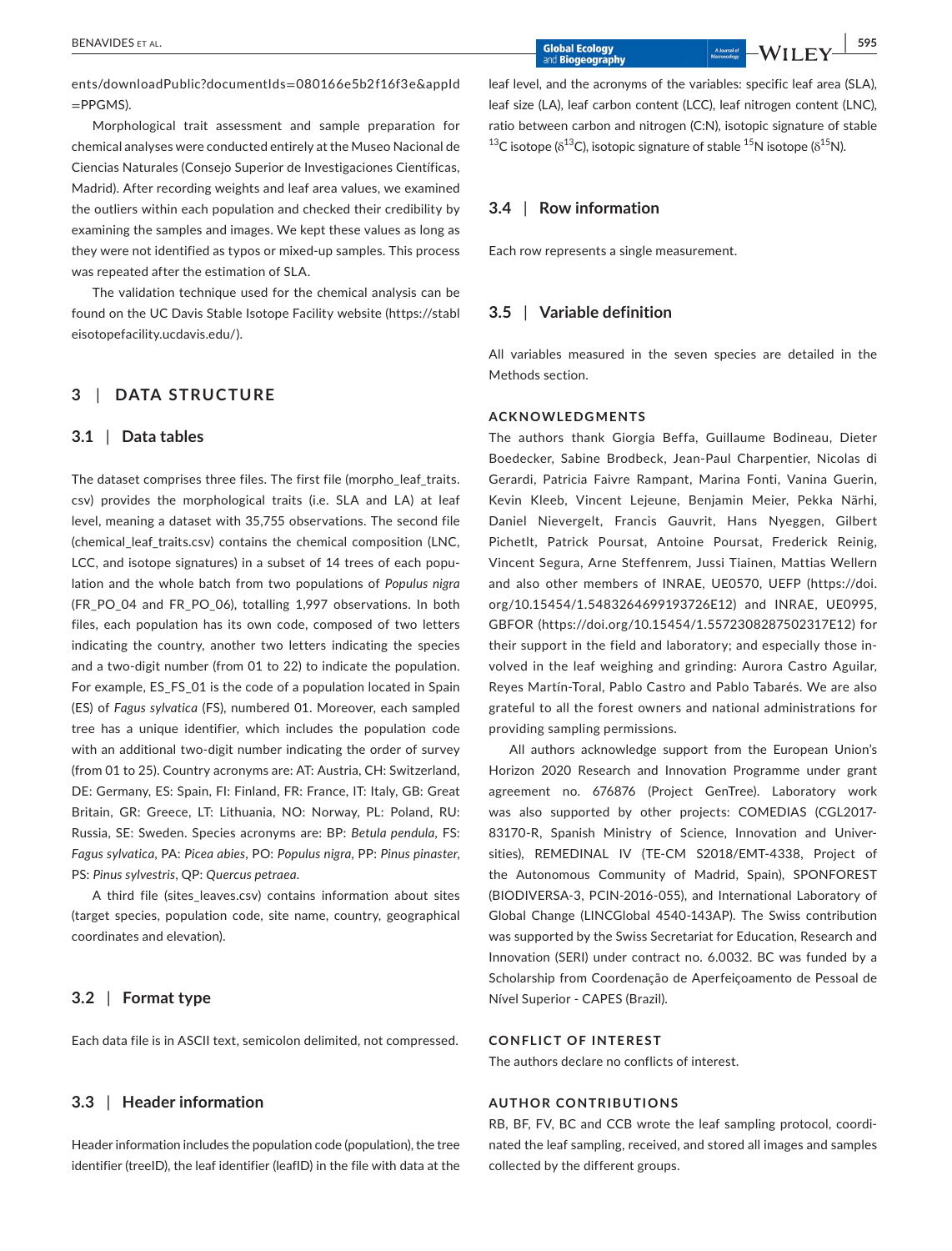RB, BC, CCB, DLQ and AM measured morphological leaf traits and prepared samples for the chemical analyses.

RB checked the data quality, wrote the manuscript and prepared the data files.

All the authors contributed to the field sampling, leaf scanning and commented on earlier versions of the manuscript and approved the current version.

# **DATA AVAILABILITY STATEMENT**

We stored the dataset in a repository (Benavides et al., 2020) and it can be freely downloaded at [https://doi.org/10.6084/m9.figsh](https://doi.org/10.6084/m9.figshare.12044370) [are.12044370.](https://doi.org/10.6084/m9.figshare.12044370)

# **ORCID**

*Raquel Benavide[s](https://orcid.org/0000-0003-2328-5371)* <https://orcid.org/0000-0003-2328-5371> *Bárbara Carvalho* <https://orcid.org/0000-0002-4129-2746> *Cristina C. Bastias* <https://orcid.org/0000-0002-2479-2001> *Evangelia V. Avra[midou](https://orcid.org/0000-0003-0982-4252)* <https://orcid.org/0000-0002-5932-1189> *Benjamin D[auphi](https://orcid.org/0000-0002-7070-3292)n* <https://orcid.org/0000-0003-0982-4252> *Patrick Fonti* <https://orcid.org/0000-0002-7070-3292> *Felix Gugerl[i](https://orcid.org/0000-0003-3878-1845)* <https://orcid.org/0000-0003-3878-1845> *Mirko Liesebach* <https://orcid.org/0000-0001-8840-5026> *Elisabet Martínez-Sancho* [https://orcid.](https://orcid.org/0000-0003-4413-6818) [org/0000-0003-4413-6818](https://orcid.org/0000-0003-4413-6818)

*Silvia Matesanz* <https://orcid.org/0000-0003-0060-6136> *Eduardo Notivol* <https://orcid.org/0000-0003-4272-4536> *Lars Opgeno[orth](https://orcid.org/0000-0002-3324-5325)* <https://orcid.org/0000-0003-0737-047X> *Andrea Piotti* <https://orcid.org/0000-0002-3324-5325> *Tanja Pyhäjärvi* <https://orcid.org/0000-0001-6958-5172> *Christian Rells[tab](https://orcid.org/0000-0003-0155-5692)* <https://orcid.org/0000-0002-0221-5975> *Silvio Schueler* <https://orcid.org/0000-0003-0155-5692>

### **REFERENCES**

- Ackerly, D. D., Knight, C. A., Weiss, S. B., Barton, K., & Starmer, K. P. (2002). Leaf size, specific leaf area and microhabitat distribution of chaparral woody plants: Contrasting patterns in species level and community level analyses. *Oecologia*, *130*, 449–457.
- Ackerly, D. D., & Reich, P. B. (1999). Convergence and correlations among leaf size and function in seed plants: A comparative test using independent contrasts. *American Journal of Botany*, *86*, 1272–1281.
- Ågren, G. I. (2008). Stoichiometry and nutrition of plant growth in natural communities. *The Annual Review of Ecology, Evolution, and Systematics*, *39*, 153–170.
- Amundson, R., Austin, A. T., Schuur, E. A. G., Yoo, K., Matzek, V., Kendall, C., & Baisden, W. T. (2003). Global patterns of the isotopic composition of soil and plant nitrogen. *Global Biogeochemical Cycles*, *17*, 1031.
- Benavides, R., Carvalho, B., Bastias, C. C., López-Quiroga, D., Mas, A., Cavers, S., … Valladares, F. (2020). The GenTree Leaf Collection: Inter- and intraspecific variation of leaf traits in seven forest tree species across Europe. *Figshare*, [https://doi.org/10.6084/m9.figsh](https://doi.org/10.6084/m9.figshare.12044370) [are.12044370](https://doi.org/10.6084/m9.figshare.12044370)
- Berendsen, F., de Kroon, H., & Braakhekke, W. G. (2007). Acquisition, use and loss of nutrients. In F. I. Pugnaire, & F. Valladares (Eds.), *Functional plant ecology* (2nd ed., pp. 259–283). CRC Press/Taylor & Francis Group.
- Craine, J. M., Elmore, A. J., Aidar, M. P. M., Amundson, R. G., Bustamante, M., Coetsee, C., & Wright, I. J. (2009). Nitrogen isotopes in leaves index global patterns of nitrogen availability. *Global Change Biology*, *183*, 980–992.
- Crutsinger, M., Collins, M. D., & Fordyce, J. A. (2006). Plant genotypic diversity predicts community structure and governs an ecosystem process. *Science*, *313*, 966–968.
- Farquhar, G. D., Ehleringer, J. R., & Hubick, K. T. (1989). Carbon isotope discrimination and photosynthesis. *Annual Review of Plant Physiology and Plant Molecular Biology*, *40*, 503–537.
- Field, C. B., & Mooney, H. A. (1986). The photosynthesis-nitrogen relationship in wild plants. In T. J. Givnish (Ed.), *On the economy of plant form and function* (pp. 25–55). Cambridge University Press.
- Garnier, E., Navas, M. L., & Grigulis, K. (2016). Plant functional diversity. *Organism traits, community structure, and ecosystem properties*. Oxford University Press.
- Griffiths, H. (1991). Applications of stable isotope technology in physiological ecology. *Functional Ecology*, *5*, 254–269. [https://doi.](https://doi.org/10.2307/2389263) [org/10.2307/2389263](https://doi.org/10.2307/2389263)
- Kattge, J., Díaz, S., Lavorel, S., Prentice, I. C., Leadley, P., Bönisch, G., Garnier, E., Westoby, M., Reich, P. B., Wright, I. J., Cornelissen, J. H. C., Violle, C., Harrison, S. P., Van Bodegom, P. M., Reichstein, M., Enquist, B. J., Soudzilovskaia, N. A., Ackerly, D. D., Anand, M., … Wirth, C. (2011). TRY – A global database of plant traits. *Global Change Biology*, *17*, 2905–2935. <https://doi.org/10.1111/j.1365-2486.2011.02451.x>
- Kleyer, M., Bekker, R. M., Knevel, I. C., Bakker, J. P., Thompson, K., Sonnenschein, M., Poschlod, P., van Groenendael, J. M., Klimeš, L., Klimešová, J., Klotz, S., Rusch, G. M., Hermy, M., Adriaens, D., Boedeltje, G., Bossuyt, B., Dannemann, A., Endels, P., Götzenberger, L., … Peco, B. (2008). The LEDA Traitbase: A database of life-history traits of the Northwest European flora. *Journal of Ecology*, *96*, 1266– 1274.<https://doi.org/10.1111/j.1365-2745.2008.01430.x>
- Lambers, H., Chapin, F. S., & Pons, T. L. (2008). *Plant physiological ecology* (2nd ed.). Springer.
- Leimu, R., & Fischer, M. (2008). A meta-analysis of local adaptation in plants. *PLoS ONE*, *3*, e4010. [https://doi.org/10.1371/journ](https://doi.org/10.1371/journal.pone.0004010) [al.pone.0004010](https://doi.org/10.1371/journal.pone.0004010)
- Lotterhos, K. E., & Whitlock, M. C. (2015). The relative power of genome scans to detect local adaptation depends on sampling design and statistical method. *Molecular Ecology*, *24*, 1031–1046. [https://doi.](https://doi.org/10.1111/mec.13100) [org/10.1111/mec.13100](https://doi.org/10.1111/mec.13100)
- Marshall, J. D., Brooks, J. R., & Lajtha, K. (2007). Sources of variation in the stable isotopic composition of plants. In K. Lajtha, & R. Michener (Eds.), *Stable isotopes in ecology and environmental science* (2nd ed., pp. 22–60). Blackwell Scientific Publications.
- Martínez-Sancho, E., Slámová, L., Morganti, S., Grefen, C., Carvalho, B., Dauphin, B., Rellstab, C., Gugerli, F., Opgenoorth, L., Heer, K., … Fonti, P. (2020). The GenTree Dendroecological Collection, treering and wood density data from seven tree species across Europe. *Scientific Data*, *7*, 1.
- McGill, B. J., Enquist, B. J., Weiher, E., & Westoby, M. (2006). Rebuilding community ecology from functional traits. *Trends in Ecology and Evolution*, *21*, 178–185. <https://doi.org/10.1016/j.tree.2006.02.002>
- Messier, J., McGill, B. J., & Lechowicz, M. J. (2010). How do traits vary across ecological scales? A case for trait-based ecology. *Ecology Letters*, *13*, 838–848. <https://doi.org/10.1111/j.1461-0248.2010.01476.x>
- Nicotra, A. B., Leigh, A., Boyce, C. K., Jones, C. S., Niklas, K. J., Royer, D. L., & Tsukaya, H. (2011). The evolution and functional significance of leaf shape in the angiosperms. *Functional Plant Biology*, *38*, 535–552. <https://doi.org/10.1071/FP11057>
- Ogaya, R., & Peñuelas, J. (2008). Changes in leaf δ13C and δ15N for three Mediterranean tree species in relation to soil water availability. *Acta Oecologica*, *34*, 331–338. [https://doi.org/10.1016/j.](https://doi.org/10.1016/j.actao.2008.06.005) [actao.2008.06.005](https://doi.org/10.1016/j.actao.2008.06.005)